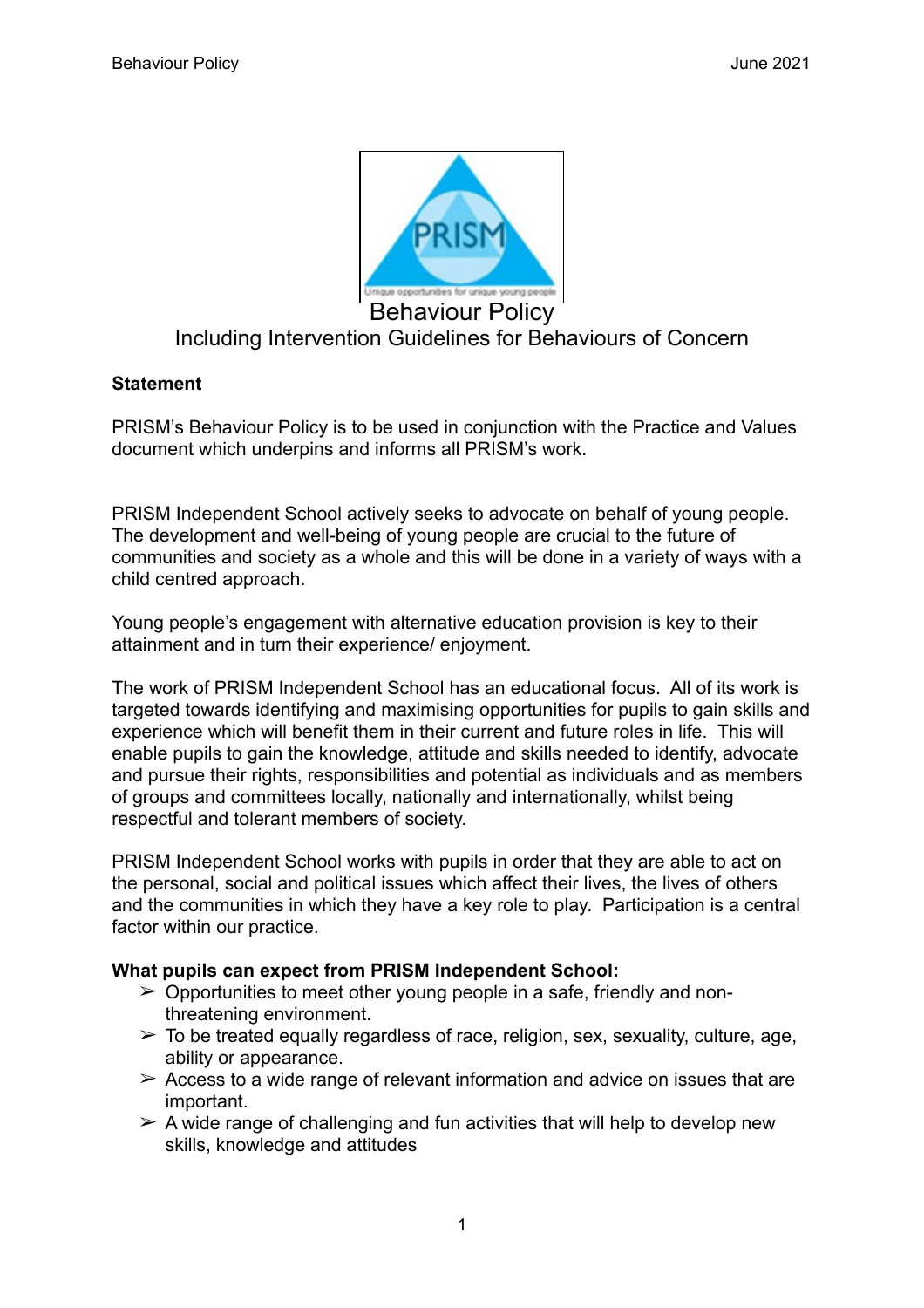- $\geq$  To be informed of what services and provisions are available, now and in the future
- $\geq$  To be aware of the right to make a complaint or compliment about the service received

## **You can expect staff to be:**

- $\triangleright$  Respectful
- $\triangleright$  Professional and well trained
- $\triangleright$  Friendly and approachable
- $\triangleright$  Supportive and patient
- $\triangleright$  Reliable and honest
- $\geq$  Able to deal with confidential issues with respect and sensitivity

## **Projects will be:**

- $\triangleright$  Informative
- $\triangleright$  Educational
- $\triangleright$  Safe and Supportive
- $\geq$  Suitably furnished and well resourced
- $\triangleright$  Fun
- $\triangleright$  Accessible to all

# **Positive Behaviours (Appendix 1)**

Positive behaviours will be recorded based on attendance, punctuality, behaviour, appropriate language, effort etc. Rewards, praise and other positive actions will be logged on the MIS and may include:

- Recreational activity
- Rewards for shout out's gained e.g. trips, stationary, ice cream, sports opportunities
- Positive phone calls home
- Positive reports to home and referrer
- Positive 3 way meetings
- Rewards Ceremony
- Parents Evenings

# **Behaviour causing concern (Appendix 2)**

Each pupil is treated individually and we ensure any consequence due to negative behaviour will be appropriate, challenging and informative to the pupil and to the individual problem that the student has created. Pupils are told what will happen to them if they continue with a behaviour that is unacceptable so they can make a clear informed choice. It is important that staff make the consequence relevant to the pupil and to the behaviour shown.

Incidents and Sanctions are discussed, recorded and monitored at Site Meetings. They are then brought as a permanent agenda item on the weekly Senior Management Team meetings. At this meeting the incidents are analysed and an action plan created which is cascaded to all staff. Senior Managers then monitor and evaluate this weekly.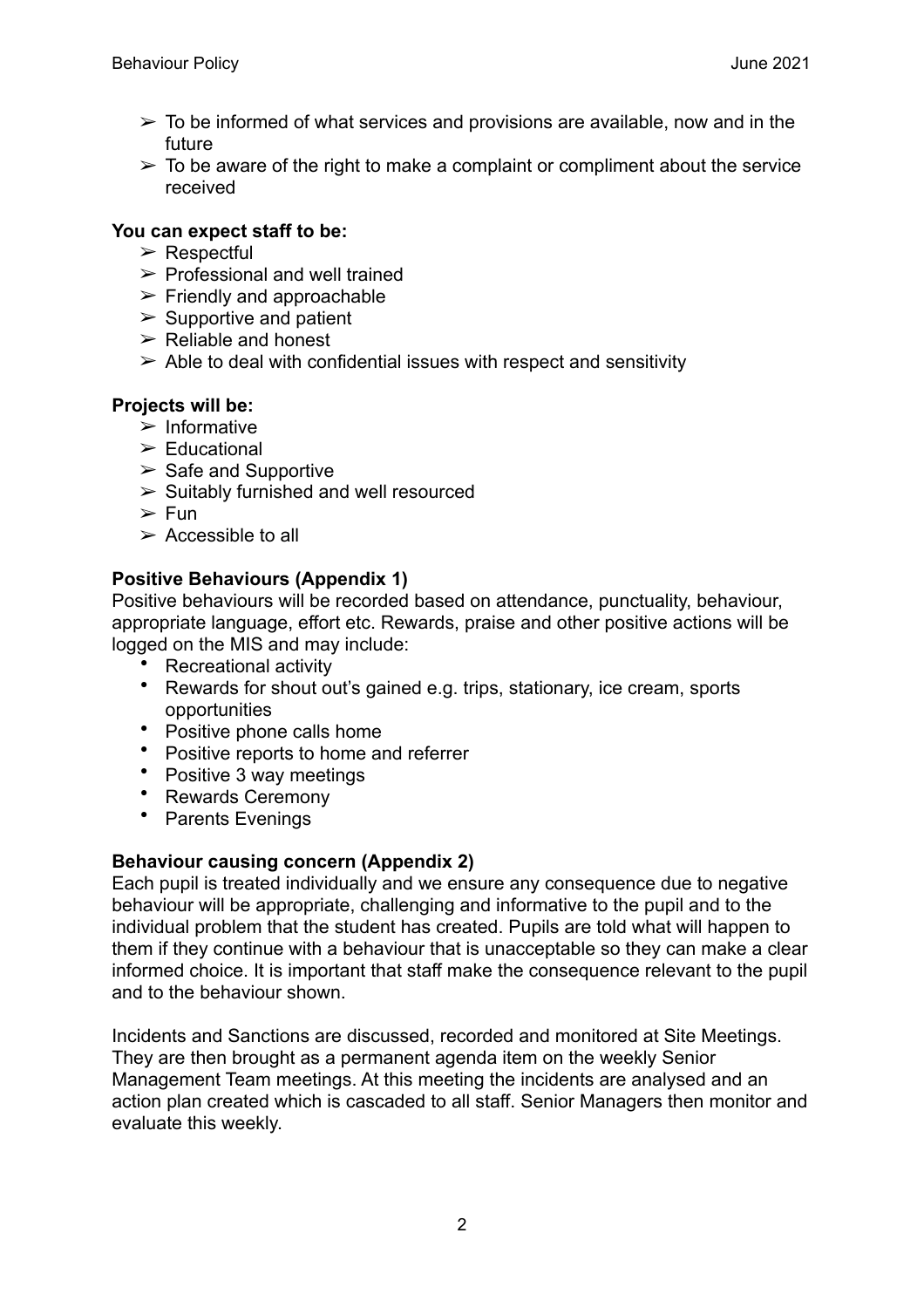In order to ensure pupils and staff are kept safe and secure, boundaries and actions for significant misbehaviour are in place.

Samples of sanctions that can be used as a consequence with any learner are outlined below:

- Informal conversation
- $1-1's$
- Time out
- Phone call home
- Letters and reports
- 3 way meeting with Learner, Parent/Carer and/or referring agencies if appropriate.
- Reparation (this may take place after school hours.)
- Mediation
- Restorative Justice
- Formal intervention to address behaviour, this may be a referral to an external agency
- Fixed term or permanent exclusion
- Informal and Formal Police involvement
- Split timetable / Home tuition

Where possible PRISM will continue to work with the pupil and their family/carer to monitor and improve their behaviour.

In the event of a pupil and their parent/carer disengaging and/or refusing to access the provision offered (placement breakdown). PRISM will work with the referring school and local authority to find a suitable alternative placement for the pupil.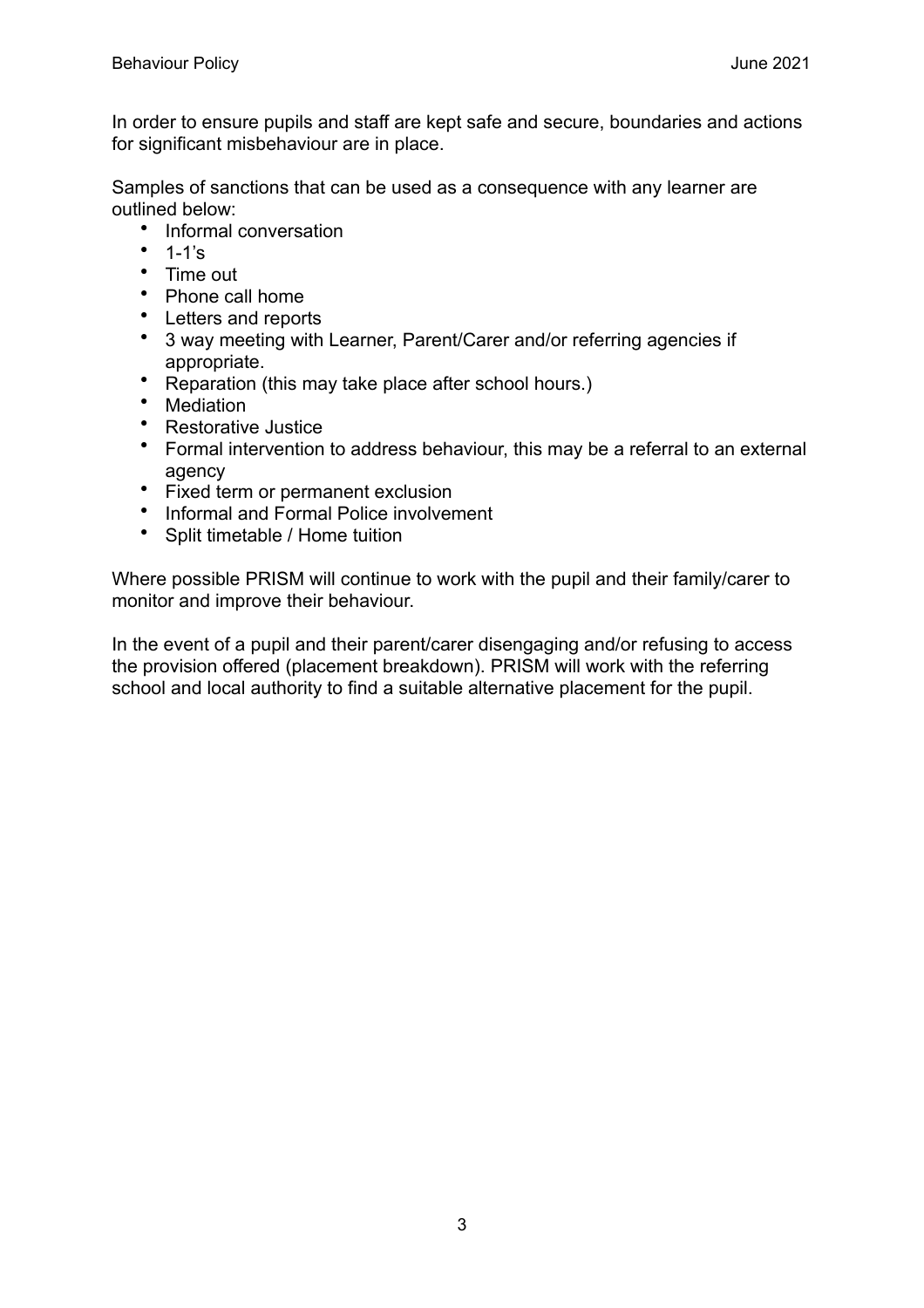



4